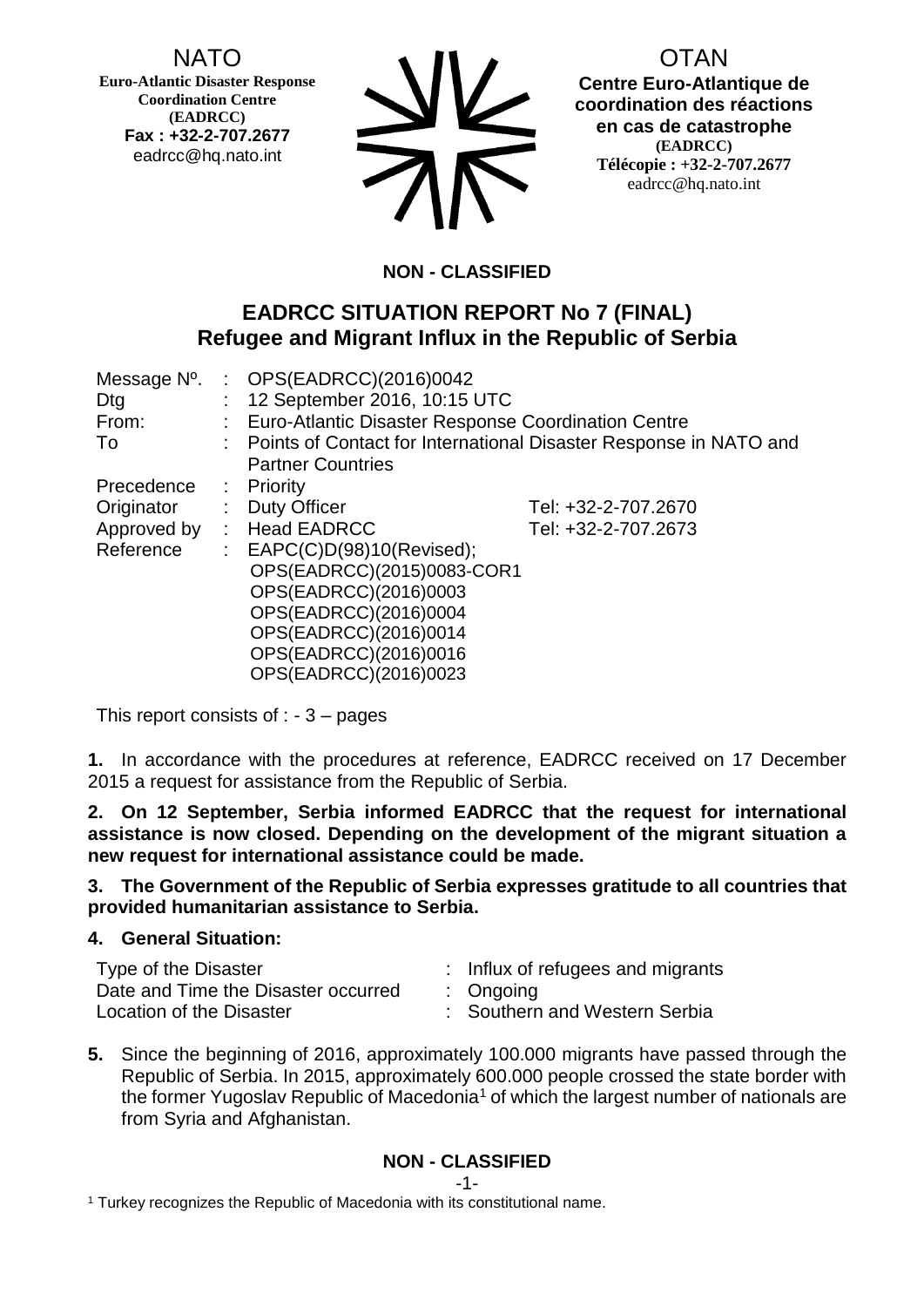

#### **6. National resources available for response and measures taken:**

**6.1.** The Serbian Ministry of Labour and Social Affairs and the Commissariat for Refugees and Migration are the primary responsible authorities for migrants. A Crisis Response Plan was adopted by the Serbian Government at the beginning of September 2015.

**6.2.** UNHCR estimates that there are currently 4 700 refugees in Serbia, an increase from 4 554 reported on 30 August. Two hundred more refugees were placed in government facilities, bringing the overall number to 3 739. The growing difference between UNHCR estimates and number of placements indicates that many refugees are currently in transit. The number of refugees in the transit zones in the north is decreasing: as compared to a figure of 1 000 on 14 July, there are now 280 refugees, mostly women and children. Overall, the number of stranded refugees in Serbia is increasing. According to UNHCR Representative, this number has been rising at a daily average rate of 43.

**6.3.** Particular efforts have been made to provide sufficient capacity at Presevo and Sid as points of entry or exit from the country so at the moment only at these two points around 3000 persons can be taken care of in case of emergency. Representatives from the Ministry of Interior, Commissariat for Refugees and Migration, Ministry of Health, Ministry of Labour and Social Affairs and other relevant organizations provide assistance to the migrants in all reception centres in Serbia. Aside from the regular capacities of the Commissariat for Refugees and Migration of the Republic of Serbia in five existing accommodation centres (Banja Koviljaca, Bogovadja, Sjenica, Tutin, Krnjaca) with 810 beds, capacities in these centres were further expanded to 1,010 beds.

**6.4.** As of 16 August 2016, the occupancy rate of existing accommodation capacities was not high and ranges between 10 and 20%, with 679 persons located in a regular asylum centers, namely: AC Krnjaca - 301 persons, AC Sjenica - 116 persons, AC Tutin 3 persons, AC Banja Koviljaca - 91 persons, AC Bogovodja - 168. Additionally 2027 persons are accommodated in temporary transit reception centers (280 persons in Presevo, 403 persons in Sid, 542 in Adasevac, 320 in Principovcu and 482 in Subotica.

## **7. Assistance provided by Allied nations:**

**7.1.** On 21 September 2015 the Republic of Serbia activated the Union Civil Protection Mechanism for help in coping with migrant crisis. This request was officially closed on 2 August 2016.

**7.2.** Estonia has offered 6,560 pillows 740 mattresses through the EU Civil Protection Mechanism. The offer was accepted by the Republic of Serbia and the items were delivered on 22 March 2016.

**7.3.** On 29 April 2016, in response to the request circulated by the EADRCC Hungary offered:

| No. | Item                                 | Quantity |
|-----|--------------------------------------|----------|
|     | rubber protective masks              | 100000   |
|     | CAOSEPT 110 ml hand sanitizer   5000 |          |
|     | gels                                 |          |

## **NON - CLASSIFIED**

-2-

<sup>1</sup> Turkey recognizes the Republic of Macedonia with its constitutional name.